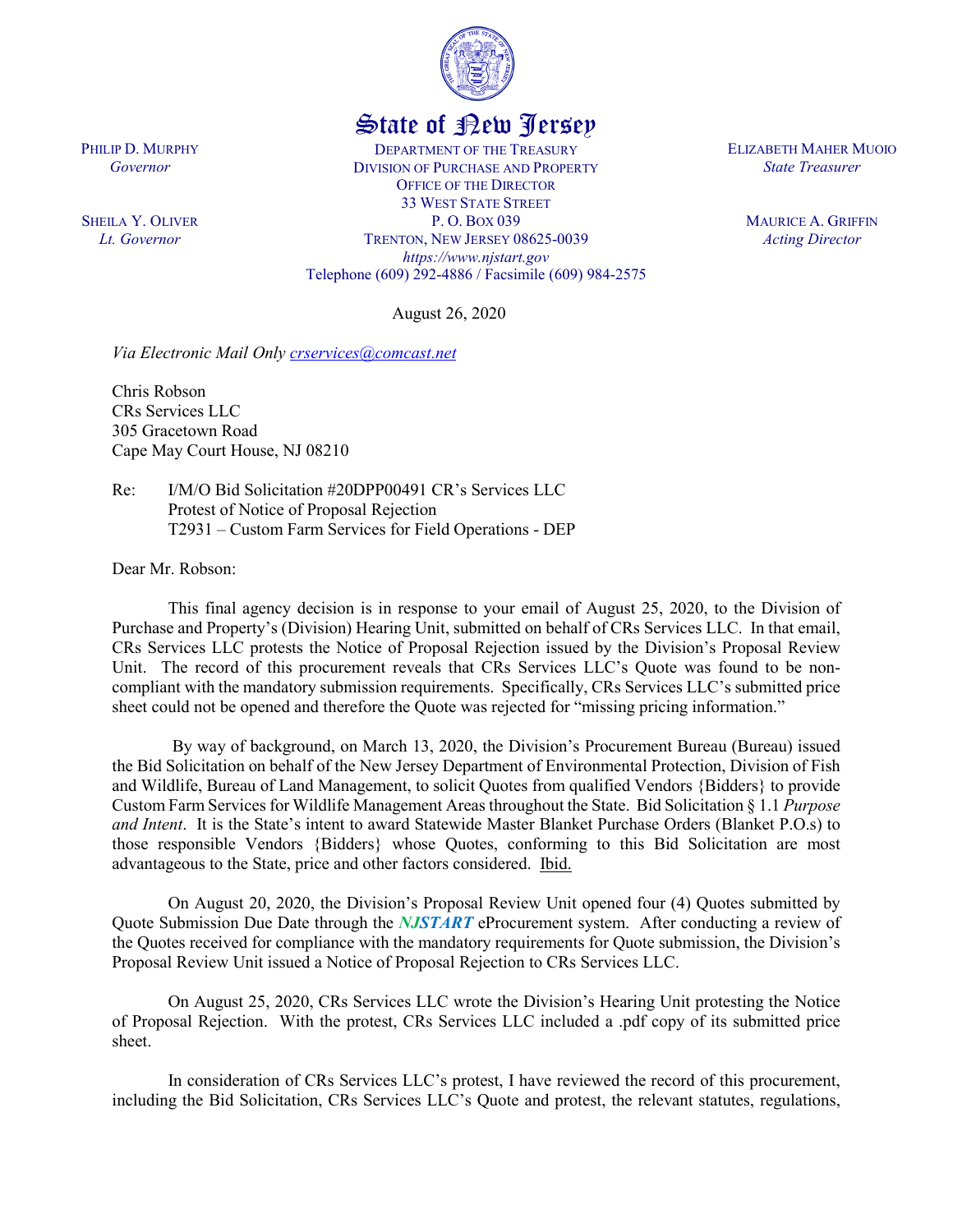and case law. This review of the record has provided me with the information necessary to determine the facts of this matter and to render an informed final agency decision on the merits of the protest. I set forth herein the Division's final agency decision.

The Division's administrative regulations that govern the advertised procurement process establish certain requirements that must be met in order for a Quote to be accepted. Those regulations provide in relevant part that:

> (a) In order to be eligible for consideration for award of contract, the bidder's proposal shall conform to the following requirements or be subject to designation as a non-responsive proposal for noncompliance:

. . .

6. Include all RFP-required pricing information.

[*N.J.A.C.* 17:12-2.2(a)]

Among those attachments required to be submitted with the Quote is the State-Supplied Price Sheet discussed in Bid Solicitation Section 4.0 *Quote Preparation and Submission – Requirements of the Vendor {Bidder}*. More specifically, as to the submission of an electronic Quote using the *NJSTART* eProcurement system, the Bid Solicitation alerted Vendors {Bidders} the following requirements of uploading documents:

> When submitting a *NJSTART* Quote, do not use any symbols (i.e., #, @,  $\$, \&, *$ ) in the filename. Uploaded files should be compatible with Microsoft Office and/or Adobe software applications. DO NOT UPLOAD files with extensions such as .zip, .numbers, or .pages.

> [Bid Solicitation Section 4.3.1 *NJSTART Submission of Quote*, emphasis added.]

The request that Vendors {Bidders} not upload files using file extensions such as .zip, .numbers, or .pages is set forth in the Bid Solicitation because the Proposal Review Unit is able to open these files; and therefore, is unable to determine whether the Vendor {Bidder} has complied with the mandatory requirement for Quote submission.

The record of this procurement reveals that on June 13, 2020, CRs Services LLC uploaded fourteen documents comprising its Quote to the *NJSTART* eProcurement system. The files were saved and uploaded to *NJSTART* in various formats including: .pdf and .numbers. Unfortunately, the .numbers files are not compatible with Microsoft Office or Adobe and therefore the Division's Proposal Review Unit was unable CRs Services LLC's uploaded price sheet. Accordingly the Notice of Proposal Rejection was issued. See, Bid Solicitation Section 4.3.1 *NJSTART Submission of Quote* (altering Vendors {Bidders} that they should not upload "files with extensions such as .zip, .numbers, or .pages.") The *NJSTART* system does not prevent a Vendor {Bidder} from submitting a Quote without all of the required forms and documents attached as mandated by the specifications. The responsibility for ensuring that all necessary forms and other submittals, are uploaded into *NJSTART* necessarily and appropriately rests solely with the Vendor {Bidder}. Bid Solicitation § 1.4.2 *Vendor {Bidder} Responsibility*.

As noted above, with the protest, CRs Services LLC submitted a copy of its Quote price sheet in a .pdf format. In reviewing the protest, the Hearing Unit was able to open CRs Services LLC's submitted Quote price sheet entitled "T2931 Px. Sheet – South 2 CRs Services 2020.numbers" and confirmed that the